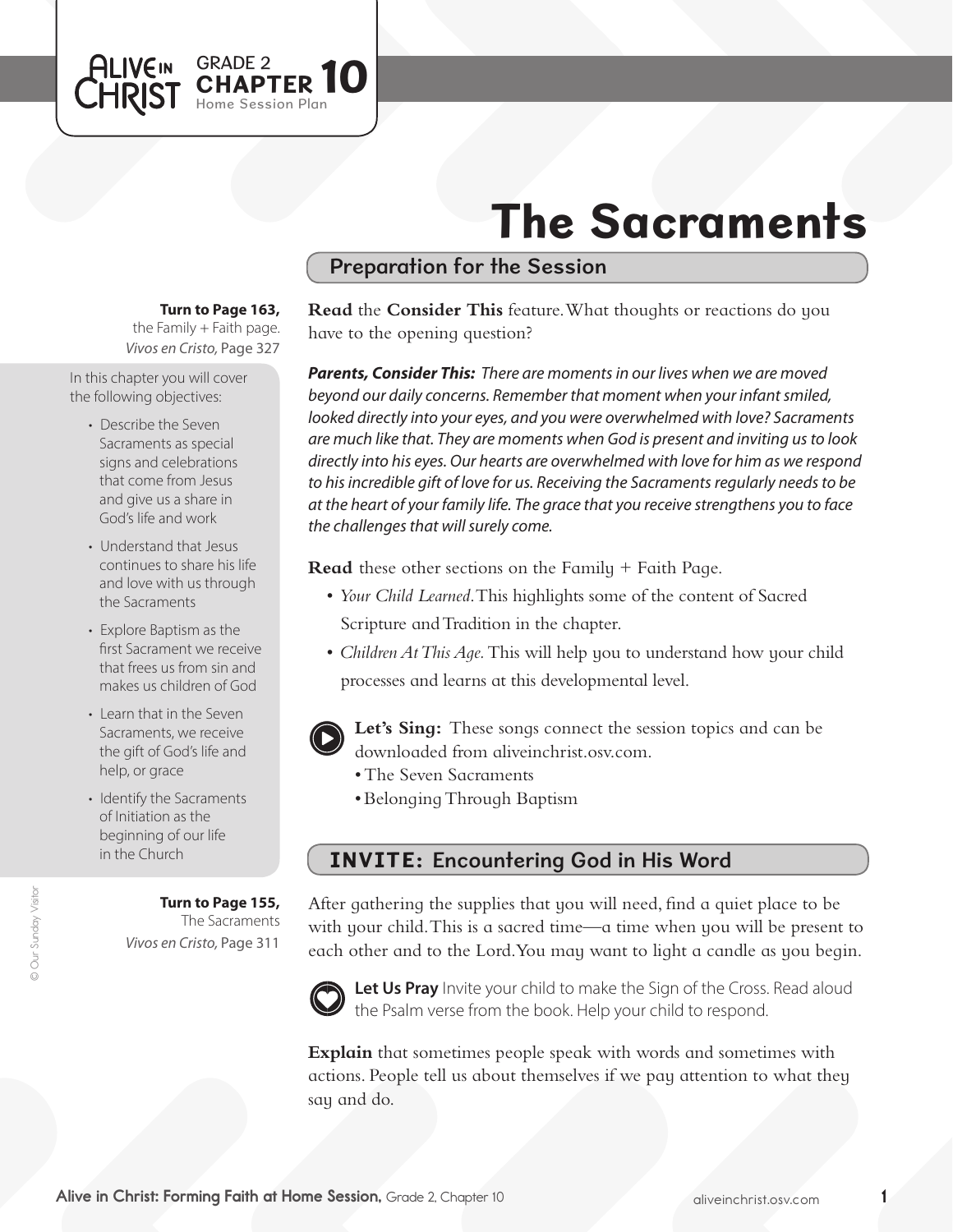**Say:** Listen to this story about Jesus and pay attention to what we learn about him.

**Guide** your child through the Preparing for God's Word Ritual you learned in the Introduction Session or play Track 1 of the Songs of Scripture CD.

- Proclaim God's Word in the Parchment Paper box on the page.
- Maintain several moments of silence.
- Ask: What did you hear God say to you today?

**Invite** your child to respond and also share what you heard.

Now, look at the *What Do You Wonder?* box.

*Say:* Every person wants someone to love them—a mom, a brother, a friend. God made us to be loved and to love others. But no one loves us like God loves us. The Seven Sacraments are a wonderful way that God continues to share his love with us.

**Invite** your child to respond to the questions. Ask what else she/he might wonder about love and the Seven Sacraments.

# DISCOVER: Learning God's Truth

**Have** your child name some things Jesus did to show others God's love.

**Summarize** the first paragraph.



**Proclaim** the Scripture Story.

**Ask** your child what is happening in the art at the top of the page. (Jesus after the Resurrection [indicated by his wounds] is sending the Apostles out on mission.)

**Discuss** the questions at the bottom of the page.

**Read** aloud the first paragraph. Remind your child that signs can be both words and actions.

*Ask:* What is happening in the photograph on this page? Talk with your child about what she/he remembers from a sibling's, relative's, or friend's Baptism.

**Read** aloud the second and third paragraphs.

**Have** your child name two things that happen during Baptism.

**Ask** your child who their godparents are. What does she/he remember from the stories that people tell about that day? Share something she/he might not know about the day.

**Turn to Page 156,** Signs of God's Love *Vivos en Cristo,* Page 313

**Turn to Page 157,**  Signs and Celebrations *Vivos en Cristo,* Page 315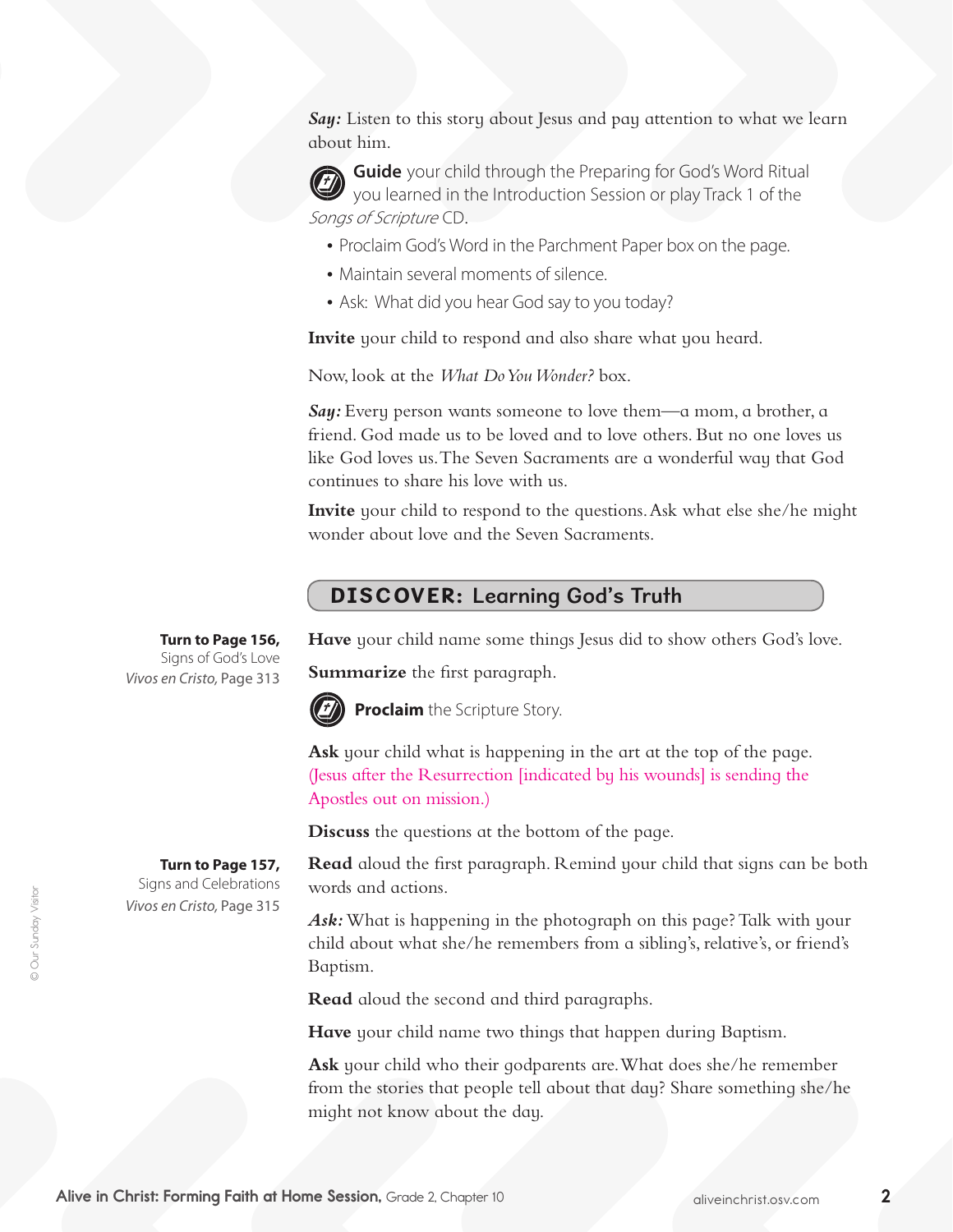**Ask** your child to read the Catholic Faith Word definitions for **Seven Sacraments** and **Baptism**. Have them tell you the definitions in their own words. Make sure he/she includes all the elements of the definition.

**Read** aloud the directions for the Share Your Faith activity. Complete the activity.

**Turn to Page 158,**

The Seven Sacraments *Vivos en Cristo,* Page 317

**Read** aloud the first paragraph. Ask your child to put her/his finger on the word **grace**. Ask her/him to read the Catholic Faith Words definition.

**Explain** the key points in the second paragraph: God's action we can't see and our words and actions in the celebration, help his life in us grow.

**Randomly** read the names of the Sacraments across the bottom of the spread, one at a time. Ask your child to find the Sacrament and tell what each drawing represents. (Baptism: candle, Jesus is the light of the world; Confirmation: dove and flame, symbols of the Holy Spirit; Eucharist: bread and wine, the Body of Christ; Penance: Cross, Jesus' sacrifice of forgiving love; Sacrament of the Anointing of the Sick: oil, healing; Matrimony: rings, never-ending love; Holy Orders: Book of the Gospels and cross, being Christ's representative)

**Complete** the gold-star activity and discuss.

**Ask** your child which Sacrament Catholics celebrate first.

**Read** aloud the last paragraph on page 158. Do you have any remembrances of your Baptism, candle, garment, pictures?Your child would love to see them.

**Explain** that the word *initiation* is also used to describe the process of becoming a part of a group.

**Read** aloud or summarize the information on page 159.

**Give** your child a piece of art paper and utensils for decorating. Direct him/her to make a welcome to the Church card for someone who will be baptized in your parish. Decorate the front of the card with signs of Baptism. Help your child decide what to write on the inside (What a happy day! Jesus will be with you always. Welcome to our Catholic Family). Give the card to your Catechetical Leader to give to the family.

**Turn to Page 159,** The Sacraments of Initiation

*Vivos en Cristo,* Page 319